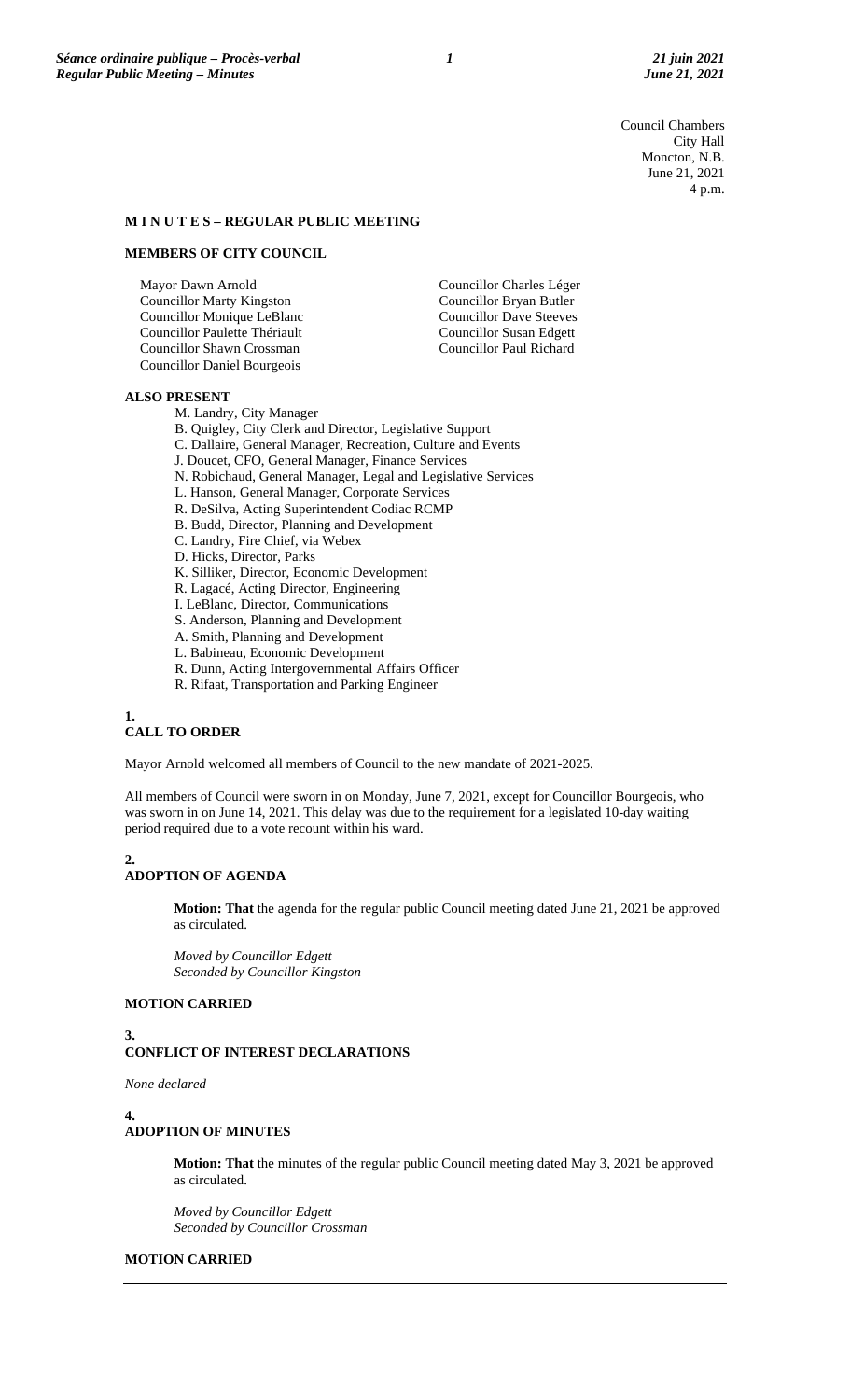**Motion: That** Moncton City Council approve the temporary access permit for the Pommier and École Trails for the purpose of accessing 189 O'Neill St and that Council direct administration to complete the permitting process.

#### 5.2 **Municipal Services Easement** – PID 70405238 (246 Halifax Street)

**Motion: That** the City of Moncton enters into a Partial Release of the Municipal Services Easement registered upon PID 70405238; and that the Mayor and City Clerk be authorized to sign and affix the corporate seal to any and all documentation related thereto.

**Motion: That** the following consent agenda be approved:

**Temporary Access** on École Trail **Municipal Services Easement** – PID 70405238 (246 Halifax Street)

*Moved by Councillor Butler Seconded by Councillor Edgett*

#### **MOTION CARRIED**

## **PUBLIC AND ADMINISTRATION PRESENTATIONS**

## **6.1 PUBLIC PRESENTATIONS**

5 minutes

**6.**

*Councillor Thériault entered the meeting @ 4:10 p.m.*

6.1.1 **Presentation** – Task Force on Homelessness – John Wishart, Chief Executive Officer, Chamber of Commerce

Mr. Wishart came before Council on behalf of the Chamber of Commerce to discuss the situation of homelessness and safety in the downtown area. The chamber is proposing the creation of a Community Task Force on Homelessness. The concept would be gathering all stakeholders in a tight process to examine: root causes, who currently provides services, gaps in the system, who is best to fill those gaps, accountability, and timelines. The task force would be led by five co-chairs. Identified members include the following:

- Federal– Moncton/Riverview/Dieppe MP Ginette Petitpas-Taylor
- Provincial Moncton SouthEast MLA Greg Turner
- Municipal Moncton Mayor Dawn Arnold
- Business lead Dennis Foulem
- Social agency lead Myriam Mekni

The first meeting of the task force will take place on Wednesday, June 23, 2021. The task force will engage stakeholders as needed.

A suggestion was made that a chair be from the judicial system, possibly a retired judge.

6.1.2 **Presentation** – Rib Fest – Colin Reeves, 2021 Ribfest Chair, Rotary Club of Moncton Mr. Reeves came before Council to discuss the 2021 Rotary Ribfest. This year's Ribfest to be held June 25, 26 and 27 will be a unique experience. A drive-thru / take-out will be set up in the Moncton Coliseum parking lot for attendees to enjoy ribs.

The event will feature three professional ribbers from across Canada and the United States. These professional ribbers compete in a cook-off for trophies and bragging rights.

All funds raised during the event will be used to support Rotary's chosen charities.

## 6.1.3 **Presentation** – Thoughts on Proposed Police Building – Ryan Hillier

Mr. Hillier came before Council to discuss the proposed RCMP building for the Greater Moncton area. He questioned the proposed staffing numbers for officers and space needed, and if these would be adequate to allocate resources to other areas, such as human trafficking. He expressed concerns with the cost of the building itself, and the lack of transparency provided to the public in regard to the costs. In his opinion, this is not a good long-term investment for the city.

He encouraged citizens to also question this investment.

He noted the report by the Standing Committee on Public Safety and National Security published last week on Systemic Racism along with its recommendations.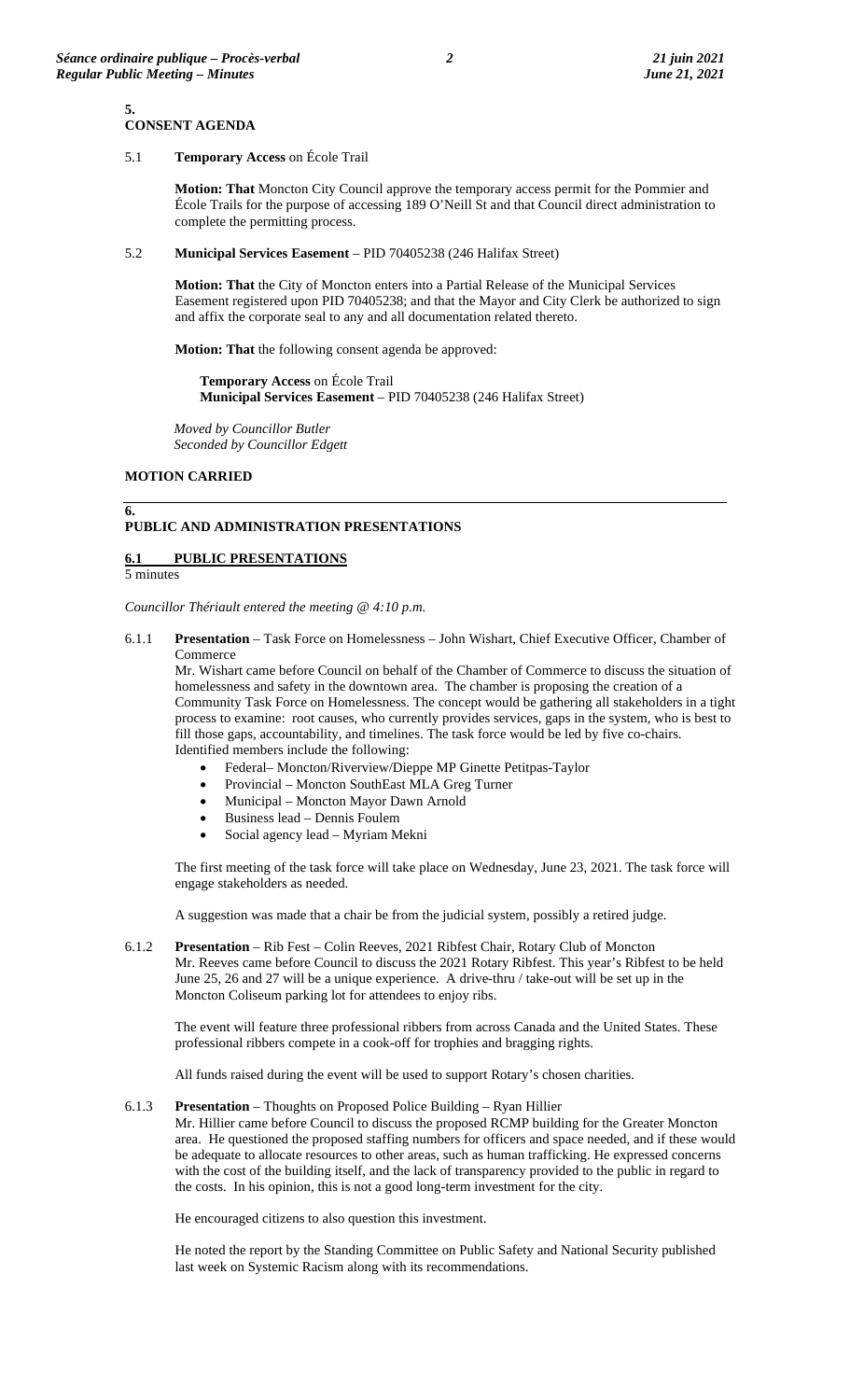In response to a question from Council, Mr. Hillier indicated that the City of Baltimore has done work on decriminalization of minor crime and this has increased funding for alternatives.

6.1.4 **Presentation** – Parking Concerns – Thierry Le Bouthillier *Was not present*

#### 6.1.5 **Presentation** – Dismantling Municipal Elections – Hafsah Mohammad

Ms. Mohammad came before Council to discuss the electoral process, and lack thereof, that elected council within NB. It is her opinion that the younger citizens of NB who run in election are not able to be voted in power.

Grassroots NB will share their views on the lack of an electoral process on their social media pages and will be attending future Council meetings.

#### **Other Presentation/Autres présentations**

2 minutes

#### **Downtown Residents** – Krista and Nathan Connors

Mr. and Mrs. Connors came before Council to discuss the social and criminal activities happening in the downtown core which seems to emanate from homeless, shelters, etc. Their request is to have Council and City of Moncton immediately address the situation, take action, and provide a firm timeline on these actions.

It is their belief that shelters should establish and mandate rules and regulations for their patrons – not only when they are physically at the shelter, but also if they departed and remain within the vicinity. No loitering in and around neighbourhoods.

They provided the following examples of situations they have personally experienced in their neighbourhood and indicated that there is no visible police/security presence.

- Boxes stashed on their property (usually contains drugs),
- Items stolen from their yards
- Prostitution in public
- Break-ins
- Violent outburst

It is their opinion that the shelter in their neighbourhood is being mismanaged, and this is causing many of the issues at hand. They reiterated that they do not mind having a shelter around their home; however, it must be better managed.

Councillor Butler requested that CRPA provide the number of files that have been opened in and around the shelter, as well as how many charges have been laid.

#### **6.2 ADMINISTRATION PRESENTATIONS/EXPOSÉS DE L'ADMINISTRATION**  15 minutes

#### 6.2.1 **Presentation** – 2021 Summer Events Programming

Ms. Somers provided Council an overview of the 2021 summer event programming for the City of Moncton which kicks off July 1. She provided a list of events that will be taking place.

Thursday July 1 – is the first night market along the waterfront. This event will continue each Thursday night throughout the summer months. Friday, July 2 – Atlantic Nationals will have a partial event this year. Saturday, July 3 – Pops NB will be performing outside the Avenir Center.

Ribfest – June 25-27, 2021 a drive through event at the Coliseum

Acoustica concerts are back on Tuesday nights.

July 7 – 12, 2021 – Festival Inspire

July 30 – August 1 – Victoria Park Craft Fair

Acadie Rock will be held again this year, including a Tantamare.

September 3-5 – Pride Week

Weekly events will be held this year – such as the Night Market on Thursdays from 6-9 p.m. at the Riverfront Park, Inspire Festival's downtown arts program to be held on Wednesday nights, and Art in the Dark installation on Friday nights, as well as some educational programs.

She encouraged citizens to visit the City of Moncton's Website – ExperienceMoncton to follow all activities.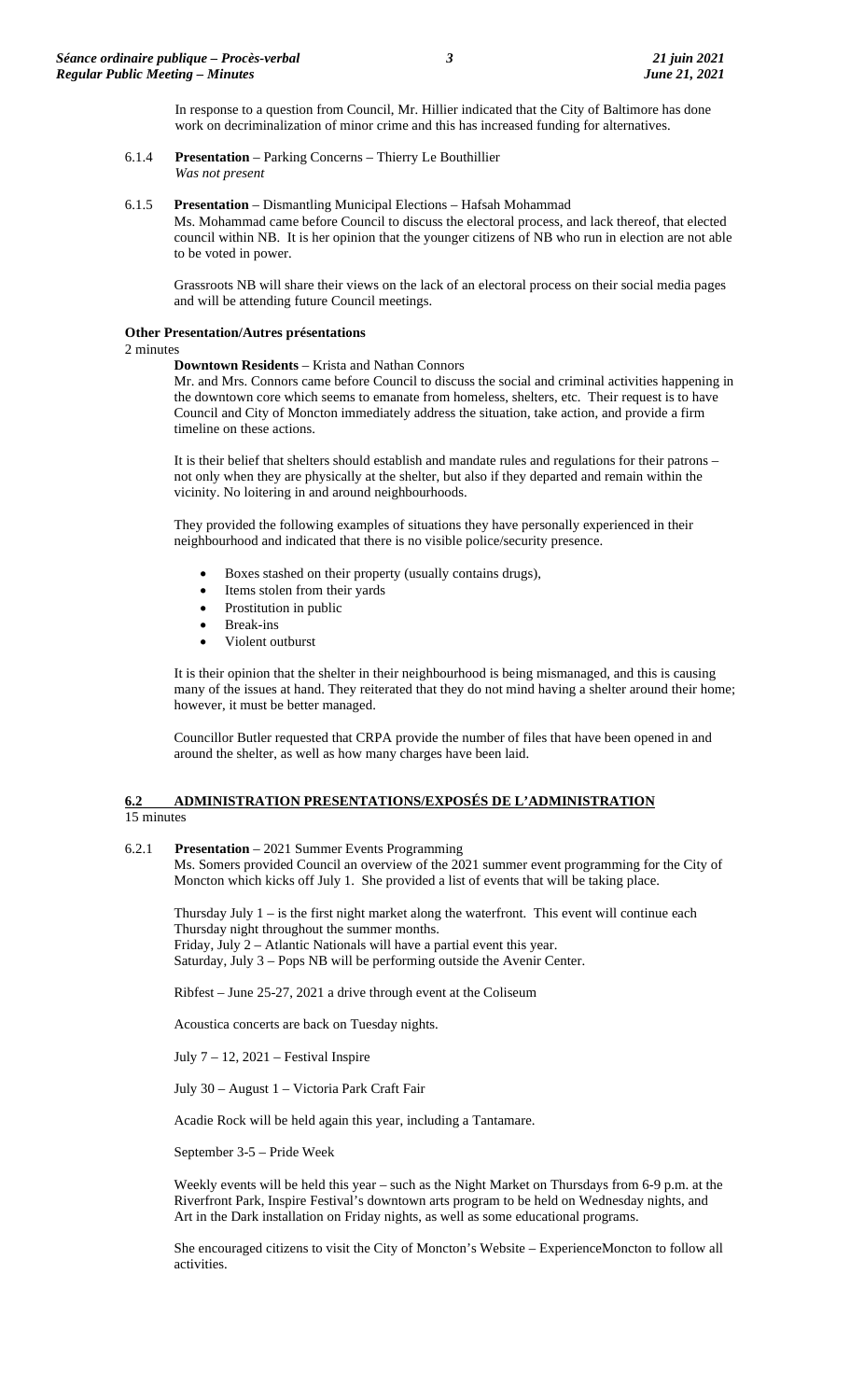A suggestion was made to perhaps have a bridge walk on opening day of the new bridge for citizens – work with the Town of Riverview.

Councillor Butler suggested that perhaps have one of the Night Markets at the Wharf Village, and to provide him an update within the next few weeks as to the status/possibility of this happening.

In response to a question from Councillor Bourgeois, Ms. Somers indicated that they could work with Communications to find ways to encourage citizens to have their own Canada Day celebrations.

In response to Councillor Thériault, Ms. Somers indicated that for all partner events it will be mandatory to have signage for COVID regulations. Our website also includes a link to the latest Public Health regulations. Ms. Somers advised Council that all events within the City of Moncton are required to have a COVID plan prior to being approved.

6.2.2 **Update** – COVID-19 (Coronavirus) – Marc Landry, City Manager; Conrad Landry, Fire Chief Mr. Landry indicated that a report on COVID-19 at future public meeting will be need-to-know basis. Chief Landry indicated that the ECC has been busy approving event covid plans, as well as working on the COVID-19 phase out plan for the City.

#### 6.2.3 **Update** – RCMP – Acting Superintendent Ron DeSilva

Superintendent DeSilva advised that Superintendent Critchlow has retired. He is looking forward to working with everyone in the coming months. A/Superintendent DeSilva indicated the importance of tackling the increasing crime and homelessness in the city.

Councillor Léger reiterated the frustration from citizens this evening in regard to the homeless/ crimes in the downtown area and is hoping that solutions can be found in the near future.

Councillor Bourgeois inquired if the Regional RCMP can adjust members to be allocated to certain trouble areas when needed. A/Superindendant DeSilva indicated that resources can be reallocated based on analyses performed by both Codiac and Fredericton RCMP. Councillor Bourgeois asked that perhaps the RCMP think out of the box and monitor neighbourhood watch sites (on Facebook) as these report thefts, people lurking around, etc. A/Superintendent DeSilva will come back to Council on July 5 with a response to these comments/questions.

Councillor Butler requested that Council be provided the number of calls received and charges that have been laid from incidents in the downtown area.

# **7.**

## **PLANNING MATTERS/ QUESTIONS D'URBANISME**

#### 7.1 **New Rezoning application** – 461 Ryan

Mr. Budd advised Council that administration had received an application from Yero Diallo and Billo Diallo, on behalf of Centre d'excellence MARIPOSA Centre of Excellence Inc., landowner, to rezone 461 Ryan Street (PID 00788752) from P1 (Community Use) to R3 (Multiple Unit Dwelling) to accommodate the development of a two-storey multiple unit dwelling with 28 units. (File 21MZ-43609).

It was noted that should Council approve the rezoning move forward, a public hearing will be set for July 19, 2021, and that the by-law be referred to the Planning Advisory Committee for their written view.

**Motion: That** Moncton City Council proceed with the Zoning By-law amendment being By-law Z-220.9 and:

- 1) That Council give 1st reading to Zoning By-law amendment By-law Z-220.9;
- 2) That a public hearing be set for July 19, 2021; and
- 3) That By-law Z-220.9 be referred to the Planning Advisory Committee for its written views; and

The rezoning, if approved, should be subject to a resolution with conditions including but not limited to:

- 1) That the existing stand of trees in the northwestern corner of the lot be retained and maintained as a landscaped amenity space and that no trees are to be removed other than for management purposes;
- 2) That notwithstanding section 129(5) of Zoning By-law Z-220 the distance between the jogs and recesses are permitted to be increased as per the plans attached as Schedule B;
- 3) That this rezoning approval shall expire within forty-eight (48) months of it coming into effect unless a development and development permit is obtained;
- 4) That all uses of land pursuant to this agreement shall conform with the provisions of the City of Moncton Zoning By-law, as amended from time to time, except as otherwise provided herein;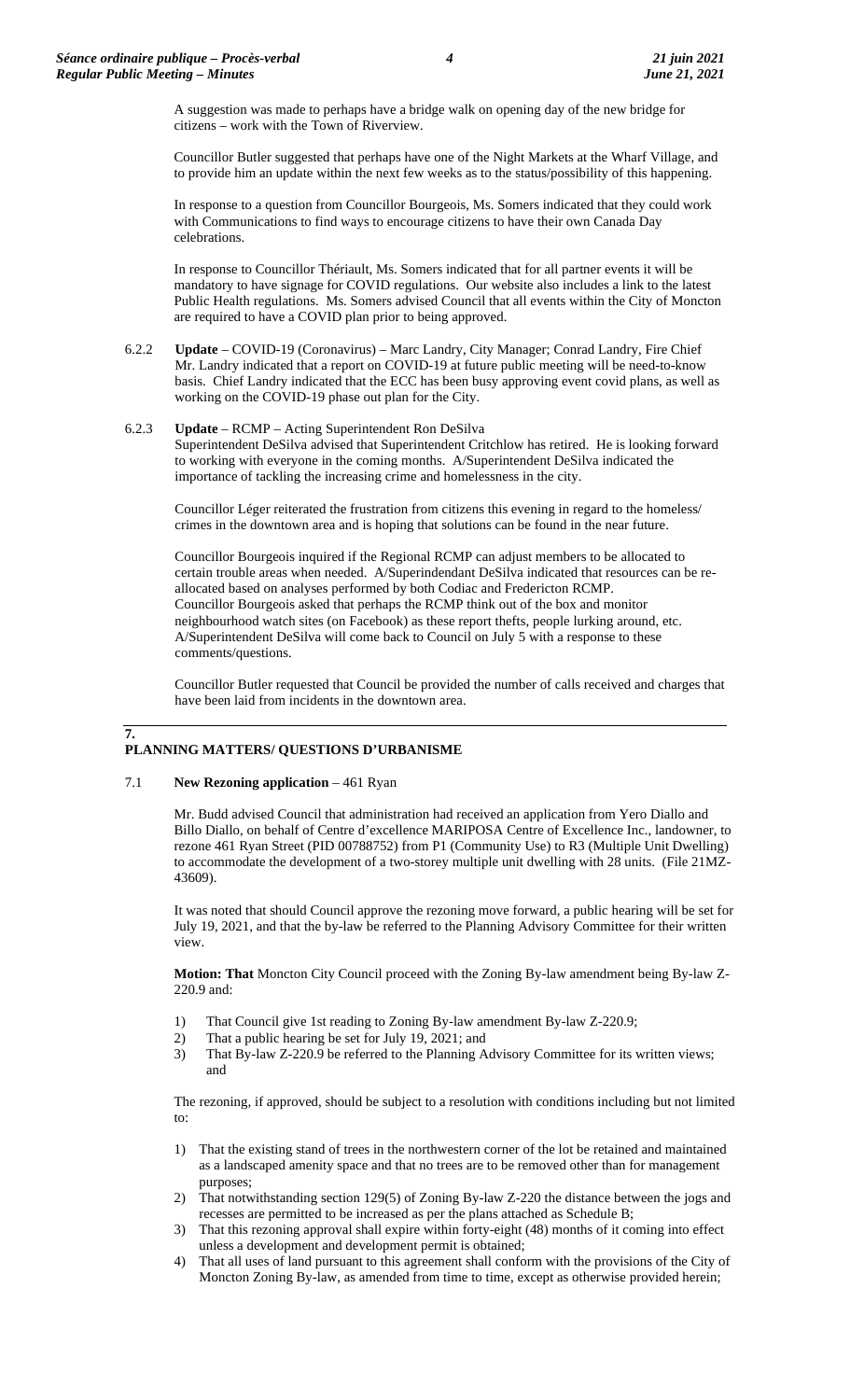- 5) That nothing contained herein shall prohibit or in any way limit the Developer's right to apply for a variance pursuant to the provisions of the Community Planning Act;
- 6) The development shall be carried out in substantial conformance with the plans and drawings submitted as Schedule B;
- 7) That this conditional rezoning replaces the previous conditional rezoning agreement registered on June 30, 2017 as number 37139079; and
- 8) That the \$1,000 security deposit and by-law registry fees, be paid prior to registration

*Moved by Councillor Butler Seconded by Councillor Steeves*

Councillor Bourgeois asked that condition number 3 be removed. It was suggested Council wait until the Public Hearing to remove condition 3. And furthermore, that planners bring additional information back to the Public Hearing meeting scheduled for July 19. Both Legal and Urban Growth will meet to discuss the possibility of removing the condition.

#### **MOTION CARRIED**

7.2 **New Rezoning and Municipal Plan Amendment –** PID 70463880 and a portion of PID 70463898 at the corner of Bulman Drive and Mountain Road

Mr. Budd advised that administration had received an application from 713860 N.B. INC., landowner, to rezone PID 70463880 and a portion of PID 70463898 at the corner of Bulman Drive and Mountain Road from R3 (Multiple Unit Dwelling) to SC (Suburban Commercial).

The rezoning will accommodate the development of a four-story commercial / medical office and clinic facing Mountain Road.

Rezoning the subject land from R3 to SC will require an amendment to the Municipal Plan to amend the designation from NH (Neighbourhood) to MUC (Mixed Use Centers and Corridors). (File 21MZ-43660).

It was noted that should Council approve the rezoning move forward, a public presentation is scheduled for July 5, 2021; a public hearing will be set for August 16, 2021, and the by-law will be referred to the Planning Advisory Committee for their written view.

Mr. Budd indicated that condition number five will be also discuss with Legal bring back their recommendations to Council.

**Motion: That** Moncton City Council proceed with the Municipal Plan amendment being By-law Z-113.30 and the Zoning By-law amendment being By-law Z-220.6 and:

- 1) That Council give 1st reading to the Municipal Plan amendment By-law Z-113.30 and Zoning By-law amendment By-law Z-220.6;
- 2) That a public presentation for the plan amendment be set for July 5, 2021;
- 3) That a tentative public hearing be set for August 16, 2021; and
- 4) That By-laws Z-113.30 and Z-220.9 be referred to the Planning Advisory Committee for its written views: and

The rezoning, if approved, should be subject to conditions including but not limited to:

- 1) That the two properties be reconfigured and re-subdivided to create two building lots as per the attached plans prior to the issuance of a building and development permit on either property
- 2) That a reciprocal right-of-way be registered to both properties prior to the issuance of a Building and Development permit
- 3) That notwithstanding section 34(2) of the Zoning By-law, the outdoor garbage storage is permitted to be located in the required rear yard
- 4) That notwithstanding section  $42(1)(e)$  and  $63(1) \& (2)$  of the Zoning By-law, parking is permitted in the required rear yard abutting the residential zone at the back
- 5) That this rezoning approval shall expire within forty-eight (48) months of it coming into effect unless a building and development permit is obtained;
- 6) That all uses of land pursuant to this agreement shall conform with the provisions of the City of Moncton Zoning By-law, as amended from time to time, except as otherwise provided herein;
- 7) That nothing contained herein shall prohibit or in any way limit the Developer's right to apply for a variance pursuant to the provisions of the Community Planning Act;
- 8) The development shall be carried out in substantial conformance with the plans and drawings submitted as Schedule B; and
- 9) That the \$1,000 security deposit and by-law registry fees, be paid prior to registration

*Moved by Councillor Butler Seconded by Councillor Steeves*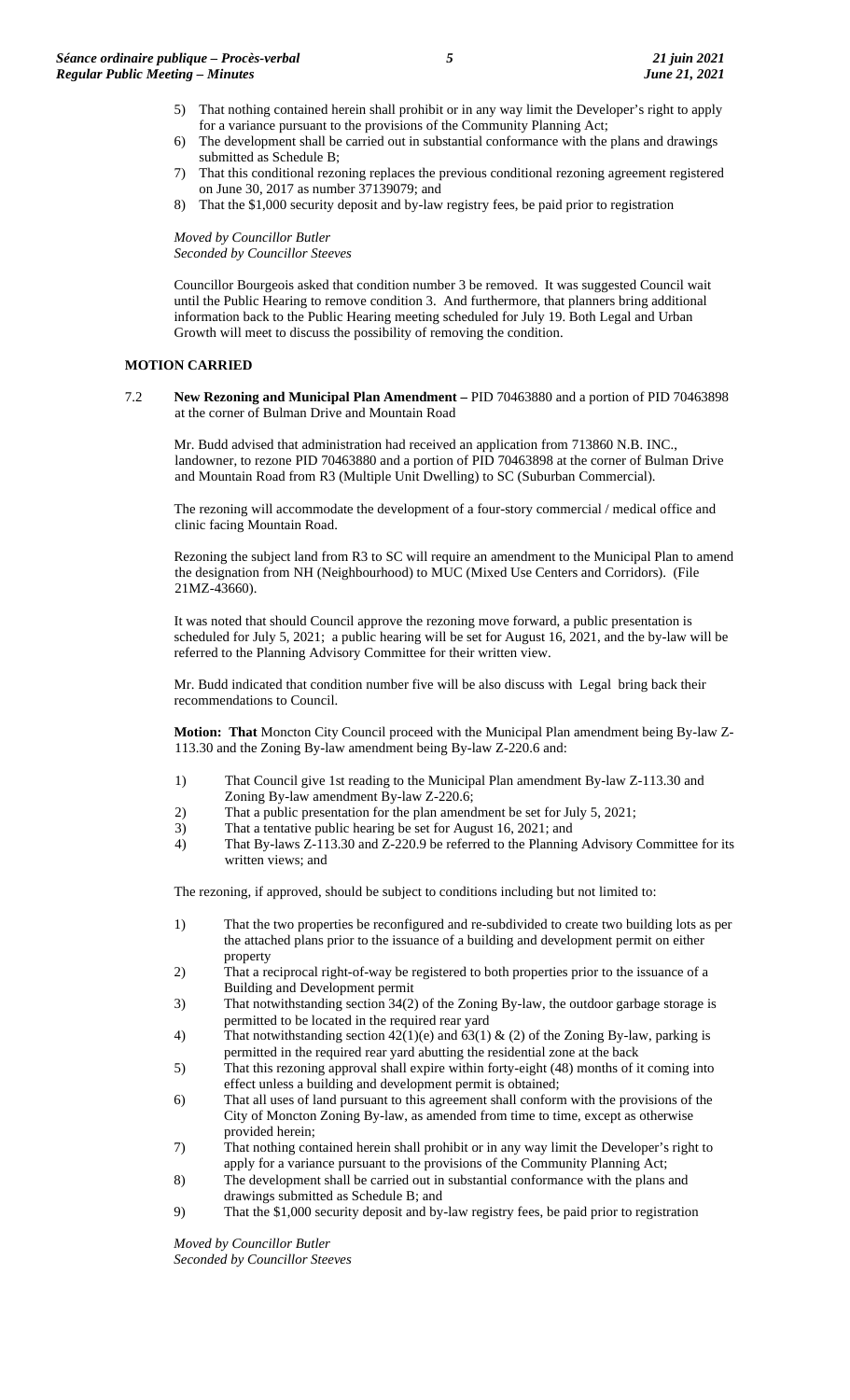In response to Councillor Butler questions, Mr. Budd indicated that the driveway into the development is at the furthest northern point of the property on Bulman and that a drainage plan will be prepared.

Councillor Steeves suggested that a crosswalk could be added, Mr. Lagacé indicated that this could be a possibility and would be explored.

#### **MOTION CARRIED**

7.3 **Amending** Unit 20, Grove Hamlet Subdivision

The area proposed for subdivision is located in the Grove Hamlet area just along the southern edge of the Humphrey's Brook Neighbourhood Plan Area. This area is zoned R1B (Single Unit Dwelling) and serves as the transitional low density buffer area between the existing R1B neighbourhood to the south and the RM (Residential Mix) zone neighbourhood to the north. Ripplewood Road serves as the Urban Local Primary roadway connecting the neighbourhoods.

**Motion: That** Moncton City Council:

Assent to the location of a portion of chemin Ripplewood Road (North), a portion of rue Melba Street and cour Le Guerne Court as public streets

Subject to the following conditions:

Streets and Services to be designed and acceptable to the City Engineer and constructed in accordance with the Subdivision Development, Procedures, Standards and Guidelines.

*Moved by Councillor Thériault Seconded by Councillor Kingston*

Councillor Crossman questioned if the members of the Planning Advisory Committee are aware of the traffic concerns expressed by the residents in the area. Mr. Budd advised that Engineering have been monitoring the traffic, and no issues were found. However, what was found was an issue at Shediac Rd. and Glengrove and improvements are being proposed for this area in the 2022 budget. Councillor Crossman asked that he be provided a timeline as to the status of Ripplewood.

#### **MOTION CARRIED**

7.4 **Amending** Alfred D Trites Subdivison, Laforge Street

The approval of Council is required to authorize the entering into a Subdivision Agreement for the construction of Municipal Services (water & sewer) within Laforge Street. The proposed subdivision is also subject to the reservation of Land for Public Purposes in the amount of 10% of the area in the subdivision exclusive of any streets intended to be publicly owned or Council may require a sum of money in lieu of Land for Public Purposes.

The proposed subdivision creates 3 new building lots on the north side of Laforge Street. The intent of the proposed lots is to accommodate the construction of 3 semi-detached dwellings. When the Hildegarde Subdivision was developed back in the 1970's the section of Laforge Street fronting the proposed lots between Satinwood Drive and Mecca Drive was not serviced with a water & sewer main. To approve this subdivision, the owner/applicant is required to enter into a subdivision agreement with the City of Moncton for the design and construction of the required services in Laforge Street. Costs associated with this are to be borne by the owner/applicant. No issues are anticipated with this request.

#### **Motion: That** Council:

- Authorize the City of Moncton to enter into a Subdivision Agreement with the owner for the design and construction of Municipal Services (water & sewer) in Laforge Street; and
- Require Cash in Lieu of Land for Public Purposes in the amount of \$4,800.00 for the Amending Alfred D. Trites Subdivision.

*Moved by Councillor Butler Seconded by Councillor Edgett*

#### **MOTION CARRIED**

#### 7.5 **Humphrey's Brook Neighbourhood** Plan East Development Charge By-law

Mr. Smith advised Council that the purpose of this item is to introduce proposed amending Development Charge By-law 1519.1 to establish the Humphreys Brook East Development Charge Area.

In 2014, the City began a neighbourhood planning process for the Humphreys Brook area. The initiative received a \$75,000 grant from the Federation of Canadian Municipalities to incorporate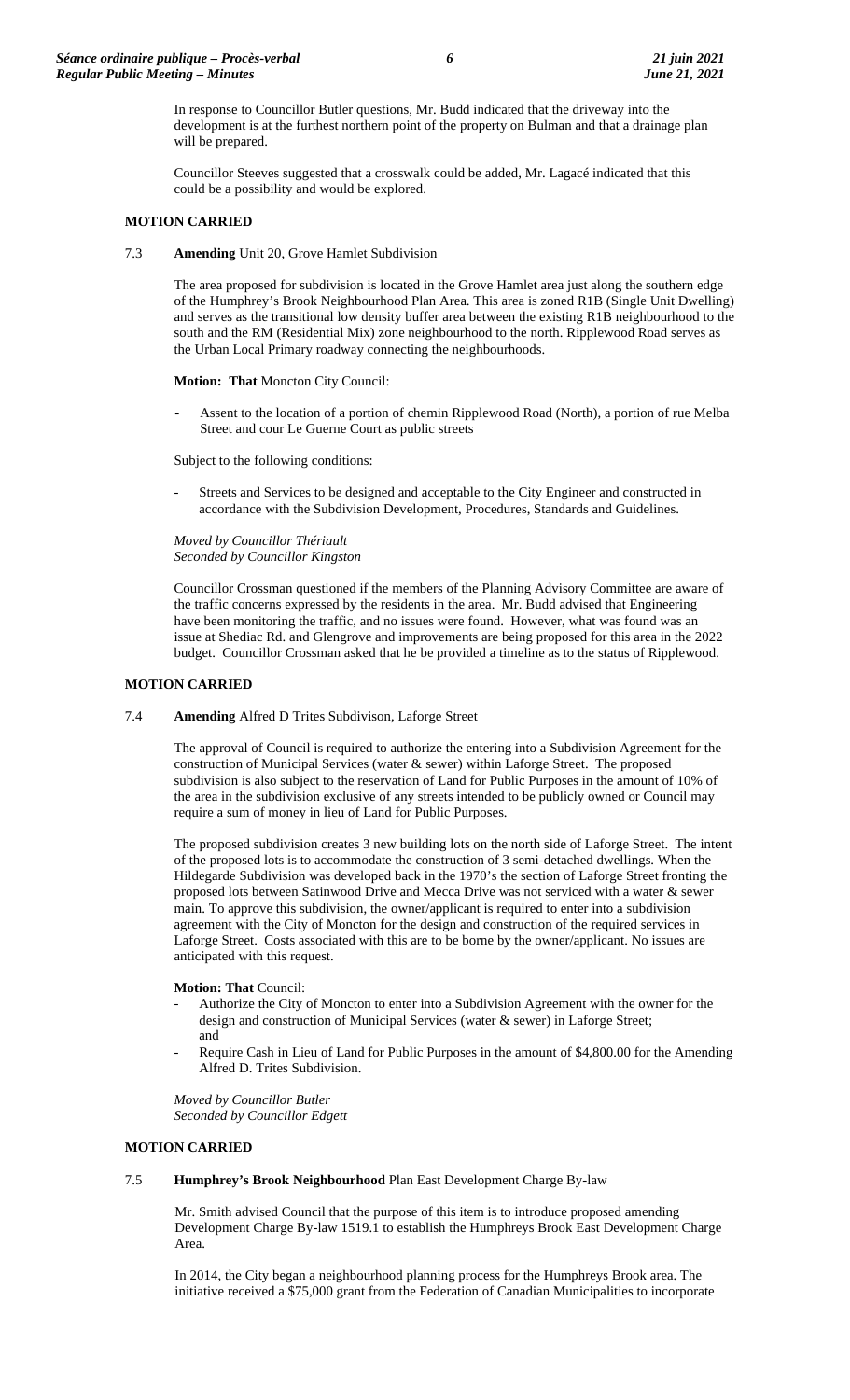sustainable design involving comprehensive community design and naturalized stormwater management features. The Humphreys Brook Neighbourhood Plan "Plan", which was registered on April 11, 2017, is the roadmap for growth and development in the area.

To ensure the area builds out in a planned and orderly manner, key infrastructure items with estimated costs and timing of construction are outlined in the Plan (see 'Figure 5.1A – Infrastructure Projects Location Map' below). Due to the nature of landownership and sequencing of developments, the eastern portion of the Humphreys Brook Neighbourhood Plan area is developing at an increased rate with numerous residential subdivisions developed and slated for development. A future east-west collector road, north of École Champlain, is a key project for facilitating the build out of the eastern lands and increasing traffic flow for the planning area. This includes key regional transportation items listed as projects 3, 4, 5, and 7 (Humphreys Brook Crossing (major culvert) and intersection improvements at Harrisville Boulevard.

The implementation section of the Plan contains policies and a proposal for proceeding with establishing a cost-sharing framework / development charge area in the Humphreys Brook area.

It was noted that, should Council approve this item today, that the development be brought to the Planning Advisory Committee for their written views, and that a public hearing be held on July 19, 2021.

**Motion : That** Moncton City Council proceed with proposed amending By-law 1519.1 by:

- (1) Giving first reading of the By-law;
- (2) Requesting the views of the Planning Advisory Committee; and
- (3) Setting a public hearing for July 19, 2021.

*Moved by Councillor Thériault Seconded by Councillor Crossman*

Councillor Crossman requested that the Engineering Department share all the concerns that were expressed from the residents with the Planning Advisory Committee. Mr. Budd indicated that timeline will be dealt with during the 2022 Capital Budget. Administration is looking to form a partnership with the two large developers in the area to front the funding, if this does not pan out, the not City will pay and recoup the cost in the future from developers.

#### **MOTION CARRIED**

#### **8.**

**9.**

## **STATEMENTS BY MEMBERS OF COUNCIL**

*Councillor Bourgeois* – Spoke of the many citizens of Ward 2, as well as other wards, that have experienced assaults and increase crime in their neighbourhood. He is proposing a motion this evening on public safety however, this can only be brought forth at the July 5 Regular Public meeting for ratification.

## **REPORTS AND RECOMMENDATIONS FROM COMMITTEES AND PRIVATE MEETINGS**

#### 9.1 **Recommendation(s)** – Private Session – June 14, 2021

**Motion : That** Moncton City Council authorize the City to amend the terms of the Option Agreement dated January 30, 2017 between the City and Galco Atlantic Investments Network Inc. to provide a six (6) month extension for Galco's development obligations as well as amending the notice period for the City's option to re-purchase from 6 months to 60 days prior to the expiry of the Agreement should Galco fail to meet its obligations, and that the Mayor and City Clerk be authorized to execute all necessary documents and to affix the corporate seal of the City of Moncton thereto.

*Moved by Councillor Thériault Seconded by Councillor Edgett*

Councillor Bourgeois and Councillor Butler indicated they would be voting against the motion as they do not agree with the terms of the agreement.

In response to Councillor Léger's questions, it was indicated that the agreement as it is worded would expire in August 2022. The City Solicitor indicated that the 60 days notice would provide a better timeline for development obligations being met.

#### **MOTION CARRIED**

*Nay – Councillor Bourgeois Councillor Butler Councillor Steeves*

**Motion:**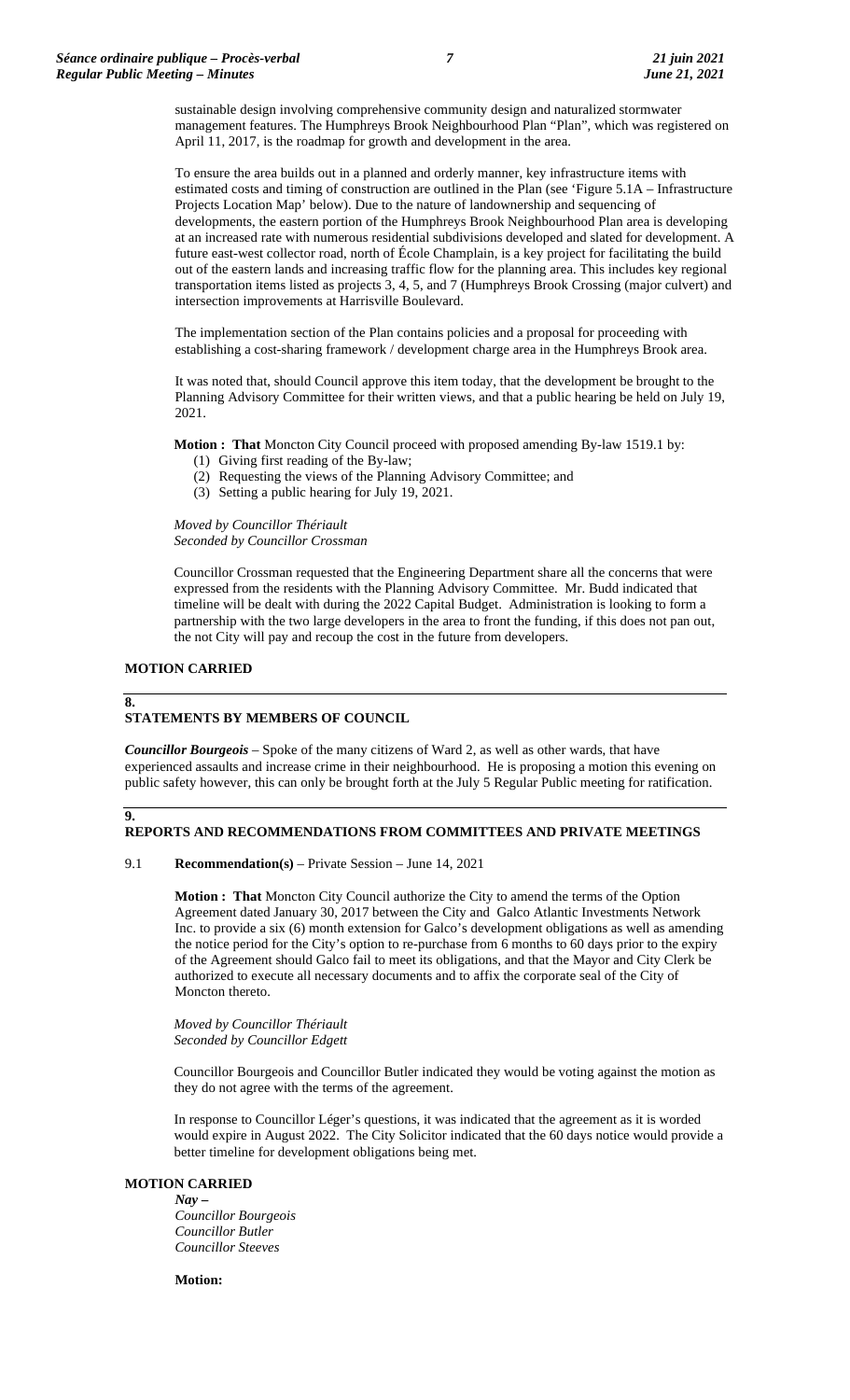- 1) Approve J.N. LAFFORD REALTY INC.'s application for the proposed phase 1 development at 49 Foundry Street (PID 70360011), under the Redevelopment Grant Program, which is established under the Financial Incentive Program for Downtown Community Improvement Plan Area & Designated Heritage Properties, per Redevelopment Grant amounts found in the financial grant model, and
- 2) Approve J.N. LAFFORD REALTY INC.'s application for the Building Permit and Planning Fee Equivalent Grant Program, which is established under the Financial Incentive Program for Downtown Community Improvement Plan Area & Designated Heritage Properties, for the proposed phase 1 development at 49 Foundry Street (PID 70360011), once the conditions of the Program are fulfilled by the applicant and verified by City Administration, and
- 3) Direct the City's Legal Department to prepare a Grant Payment Agreement with the Applicant and authorize the Mayor and City Clerk to execute all necessary documents, and to affix the corporate seal thereto.

*Moved by Councillor Crossman Seconded by Councillor Thériault*

#### **MOTION CARRIED**

**Motion: That** the City of Moncton, pursuant to section 131 of the Community Planning Act, enter into an agreement with the owner of property at 20 Record Street, being J. N. LAFFORD REALTY Inc., providing for its development, subject to certain terms and conditions, and that the Mayor and City Clerk be authorized to sign and affix the Corporate Seal of the City of Moncton to any and all documentation related thereto; and

Furthermore, that City Council direct Administration to add such future similar agreements to the City of Moncton Contract Execution Policy and allow for execution by the Mayor and City Clerk without further Council approval, provided the agreement follows the standard template already approved by Council.

*Moved by Councillor Crossman Seconded by Councillor Thériault*

#### **MOTION CARRIED**

#### **10.**

#### **REPORTS FROM ADMINISTRATION**

10.1 **City of Moncton Submissions** – Local Governance Reform – Richard Dunn, Acting Intergovernmental Affairs Officer

Mr. Landry provided an overview of the City of Moncton's role in the Province's Local Governance Reform. In response to Councillor Edgett's questions, Mr. Landry indicated that the City's wording is consistent with wording provide by AFMNB on the reduction of local entities.

Mr. Dunn advised that there is a working group from the City of Moncton, and the group is currently working with the Cities of Fredericton and Saint John.

**Motion: That** Moncton City Council approve the City's Submission on Local Governance Reform to be sent to the Government of New Brunswick.

*Moved by Councillor Léger Seconded by Councillor Edgett*

Councillor Bourgeois expressed concerns that Council has not been provided enough time to review the proposed response from the city. Where elections were delayed it is his opinion that perhaps a special meeting of Council be called to discuss at length. He indicated that he had several questions, concerns and suggestions, and felt there was not sufficient time to discuss this evening.

The City Manager provided the option that perhaps the proposal be sent to the Province as is by the deadline June 24, 2021 and that once administration receives changes from Council, the changes/suggestions would be submitted to the Province.

Councillor Thériault agrees with Councillor Bourgeois that it is important to do this properly as it is important for the City of Moncton to have a voice. She also suggested that perhaps a special meeting be called.

Councillor LeBlanc finds the report requires more details before forwarding to the Province.

Mayor Arnold suggested that perhaps have a discussion with both Saint John and Fredericton to petition the Province to extend the deadline, in light of the late election results, pandemic, etc.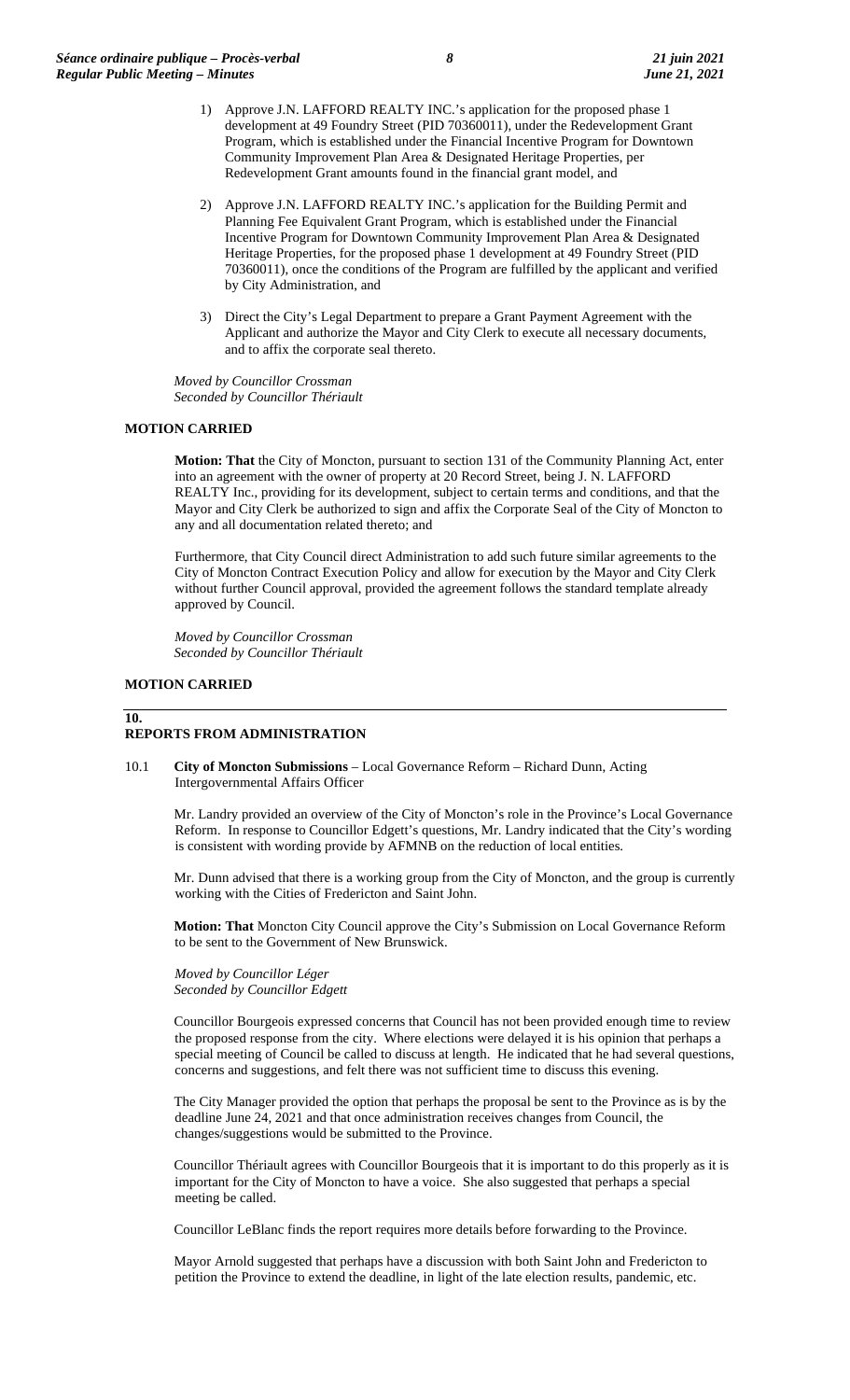In light of the discussion and concerns of Council, Councillor Crossman proposed the following motion.

**Motion: That** the motion to approve the City of Moncton's submission to the Province of New Brunswick on Local Governance Reform, be postponed in order for administration to petition the Province for an extension on the submission deadline of June 24, 2021; and that a meeting of Council be held within 30 days to allow a full discussion and contributions to the report by members of Council.

*Moved by Councillor Crossman Seconded by Councillor Richard*

Councillor Richard requested that the meeting be held on this topic only to allow discussion.

#### **MOTION TO POSTPONE CARRIED**

#### 10.2 **City Contract W21D 05AJ** – Street Microsurfacing

**Motion: That** City Contract No. W21D 05AJ, Street Microsurfacing, be awarded to Industrial Cold Milling, a division of Miller Paving Limited in the amount of \$298,160.50 including HST (\$270,382.31 net HST), and that the budget for the project be set at \$300,000 including net HST, engineering and contingency.

It is also recommended that a contract be drafted, and that the Mayor and City Clerk be authorized to sign said contract and affix the Corporate Seal of the City of Moncton.

*Moved by Councillor Crossman Seconded by Councillor Léger*

*Councillor LeBlanc left the meeting* 

### **MOTION CARRIED**

10.3 **Request for Proposal RFP21-044** – Professional Engineering Services – Street Reconstruction No. 6

**Motion: That** Moncton City Council approve Administration's recommendation to award Request for Proposal #RFP21-044 – Professional Engineering Services – Street Reconstruction No. 6 to the Proponent having received the highest total score, being EXP Services Inc. for the Total Tendered Price of \$296,044.50 including H.S.T. @15% and Estimated Disbursements.

It is also recommended that a Professional Engineering Services agreement which includes all project phases be drafted, and the Mayor and City Clerk be authorized to sign said agreement and affix the Corporate Seal of the City of Moncton thereto.

*Moved by Councillor Crossman Seconded by Councillor Léger*

#### **MOTION CARRIED**

10.4 **Termination of Sublease** with Food Depot Alimentaire Inc. & Execution of Sublease with the Peter McKee Community Centre Inc. – PID 70599600 (475 St. George Street)

#### **Motion:**

- 1. Subject to Administration obtaining the Department of National Defence's written consent to sublease the Lease entered into on November 18, 2015, between the City of Moncton and the Minister of National Defence for the property located at 475 St. George Street, in the City of Moncton, also referred to as Service New Brunswick Parcel Identification Number ("PID") 70599600, THAT:
	- i. the City of Moncton enters into a Lease Termination Agreement with the Food Depot Alimentaire Inc. for the sublease of the PID 70599600, entered into between the City of Moncton and Food Depot Alimentaire Inc. on December 31, 2015; and that the Mayor and City Clerk be authorized to execute all documents related thereto.
	- ii. the City of Moncton enters into a sublease with the Peter McKee Community Center Inc. for the PID 70599600; and that the Mayor and City Clerk be authorized to execute all documents related thereto.

*Moved by Councillor Léger Seconded by Councillor Edgett*

#### **MOTION CARRIED**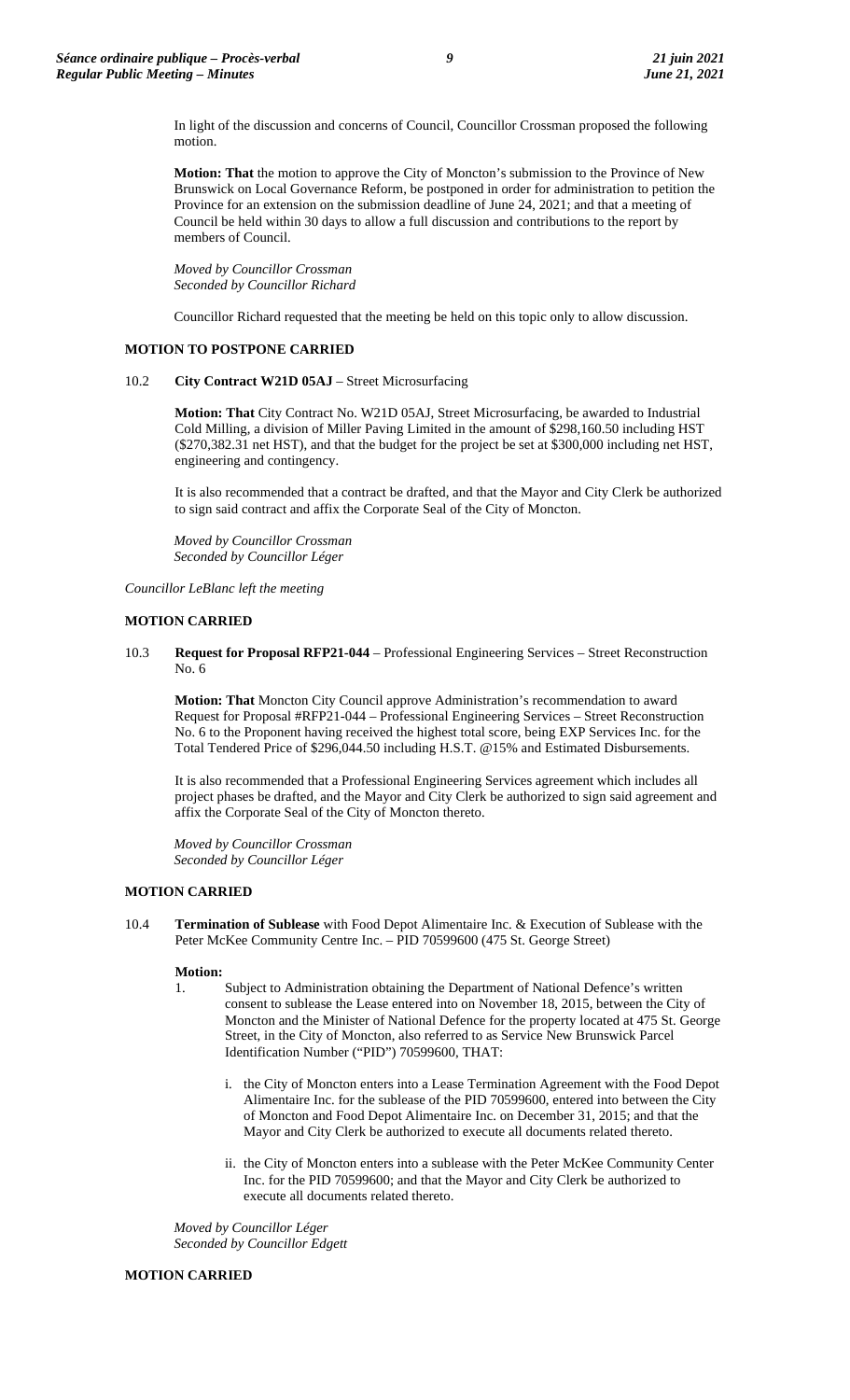#### 10.5 **Proposed** Fire Protection By-Law H-621 (to repeal and replace of By-Law H-602)

*Councillor LeBlanc returned to meeting*

**Motion: That** Moncton City Council give first reading to the proposed By-Law # H-621 A By-Law Relating to Fire Protection in the City of Moncton, to enable the City of Moncton to update its fire protection By-Law to meet the Local Governance Act, S.N.B., 2017, c. 18, to prohibit fire pits during a provincial ban on open burning in the region and to implement a permitting process for the use and operation of fire pits.

*Moved by Councillor Bourgeois Seconded by Councillor Léger*

In response to Councillor Bourgeois question, Chief Landry indicated that the wording could be more specific if it is Council's desire.

In response to Councillor Léger's question, Chief Landry advised that communications will be sent out on the new permitting system, and the permits will begin on January 2022. Chief Landry indicated that a photo of the fire pit will be necessary, and this may negate an inspection.

Chief Landry advised that the permit would be valid for 5 years.

#### **MOTION CARRIED**

#### **11.**

## **READING OF BY-LAWS/LECTURE D'ARRÊTÉS MUNICIPAUX**

*The City Clerk announced that the following by-laws will be posted on line at [www.moncton.ca](http://www.moncton.ca/) in lieu of reading them into the record at future meetings, pursuant to Section 15.3(a) ii (A&B) of the Local Governance Act, or same can be faxed, mailed or e-mailed to interested parties at their request*.

11.1 **A By-Law** in Amendment of the City of Moncton Zoning By-Law, being By-Law Z-220.9 – 461 Ryan Street – *First Reading (subject to approval of item 7.1)*

*First Reading*

11.2 **A By-Law** in Amendment of a By-Law Relating to the Adoption of the City of Moncton Municipal Plan, being By-Law Z-113.30 – Bulman/Mountain – *First Reading (subject to approval of item 7.2)*

*First Reading*

11.3 **A By-Law** in Amendment of the City of Moncton Zoning By-Law, being By-Law Z-220.6 – Bulman/Mountain – *First Reading (subject to approval of item 7.2)*

*First Reading*

11.4 **A By-Law** in Amendment of the City of Moncton Development Charge By-Law, being By-Law Z-1519.1 – *First Reading (subject to approval of item 7.5)*

*First Reading*

11.5 **A By-Law** Relating to Fire Protection in The City of Moncton, being by-law H-621 – *First Reading (subject to approval of item 10.5)*

*First Reading*

**12.**

## **NOTICES MOTIONS AND RESOLUTIONS/AVIS DE MOTIONS ET RÉSOLUTIONS**

12.1 **Notice of Motion** – Public Safety – Councillor Daniel Bourgeois

#### NOTICE OF MOTION ON PUBLIC SAFETY

WHEREAS public safety – the protection of life and property – is the most important public service provided by the City of Moncton and the only compulsory service required of municipalities;

WHEREAS the City of Moncton's crime index has increased significantly over the past two years, even if most observers admit that the data should be higher because many infractions are not reported;

WHEREAS most of the incidents committed are of such a minor nature that the RCMP at the service of the City of Moncton does not have sufficient resources to resolve the incidents expeditiously and effectively;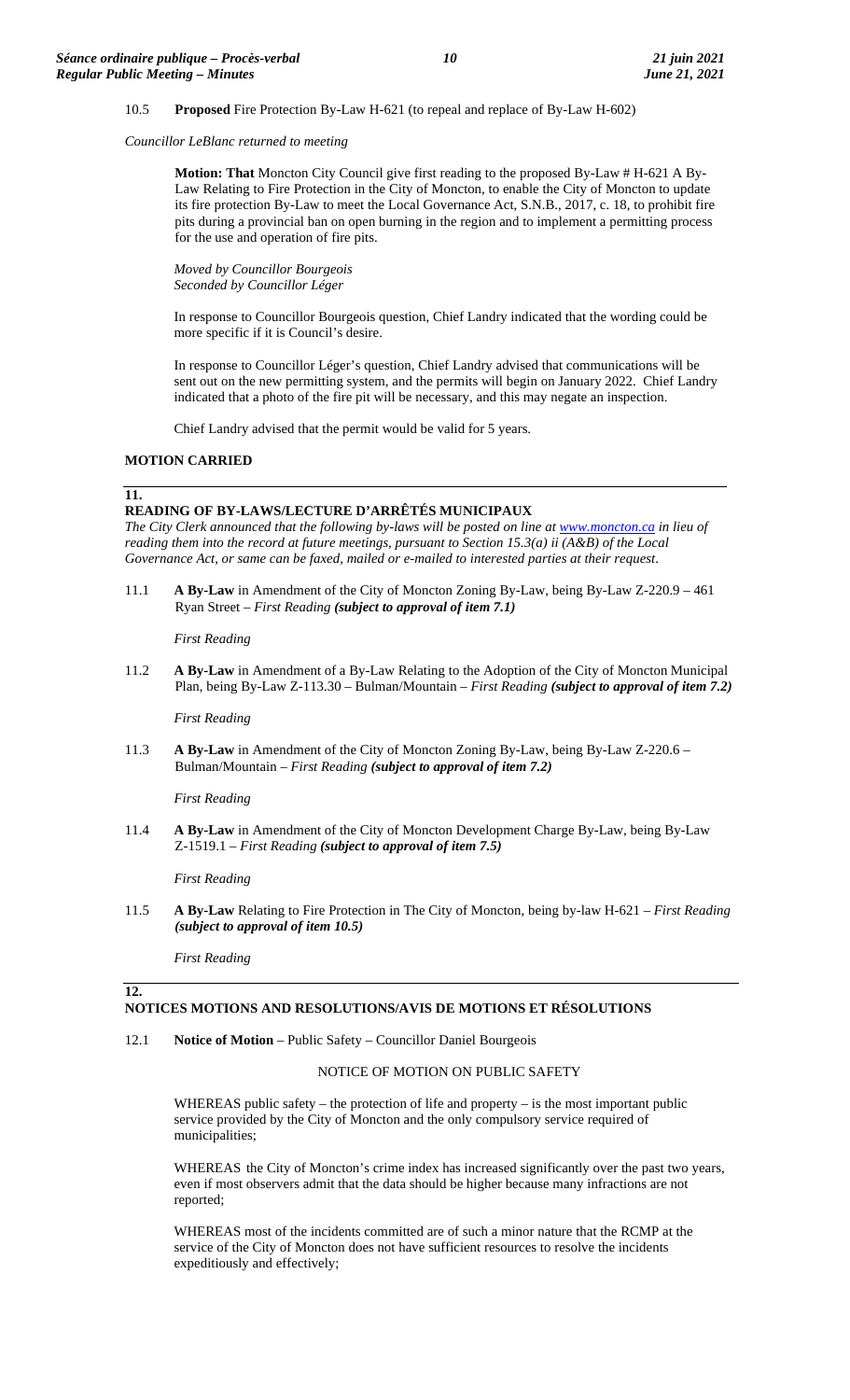WHEREAS the 8 Community Police Officers hired recently by the City of Moncton do not have the proper authority to prevent and resolve criminal incidents as expeditiously and effectively as they should be;

WHEREAS many citizens throughout the City have been victimized by the increase in minor infractions and have expressed a need for an immediate resolution;

AND WHEREAS public safety, notably the crime increase, was the most important issue identified by the Chamber of Commerce and the majority of citizens and candidates during the 2021 municipal elections;

BE IT THEREFORE RESOLVED that Council appoint a Liaison Councillor on public safety with a mandate to (a) consult key public safety and social inclusion organisations in the City to establish the most effective actions required to reduce criminal incidents expeditiously and effectively, and (b) submit a report to Council no later than July 31, 2021, proposing the immediate and long-term actions the City should take.

*Moved by Councillor Bourgeois Seconded by Councillor Butler*

#### 12.2 **2021** Election of Deputy Mayor

The City Clerk announced that the Election of the 2021-2022 Deputy Mayor must take place during the first meeting of Council following the election and every May there after.

The Mayor called for nominations from the floor.

Councillor Charles Léger was nominated for the position of Deputy Mayor for the year 2021-22 by Councillor Thériault and seconded by Councillor LeBlanc.

Councillor Léger accepted the nomination

The Mayor called for further nominations.

Councillor Crossman was nominated for the position of Deputy Mayor for the year 2021- 22 by Councillor Richard seconded by Councillor Butler.

Councillor Crossman accepted the nomination.

The Mayor called three times for any further nominations. No further nominations were brought to the floor, nominations were ceased.

Both nominated councillors had been given 2 minutes to provide remarks.

Mayor Arnold called for the vote for Councillor Léger. Below is a breakdown of the vote for Councillor Léger.

*Councillor Thériault – Councillor Léger Councillor Léger – Councillor Léger Councillor Steeves – Councillor Léger Councillor Edgett – Councillor Léger Councillor LeBlanc – Councillor Léger Mayor Arnold – Councillor Léger*

**Motion: That** Councillor Léger **be elected** as the Deputy Mayor for the year 2021-2022.

*Moved by Councillor Thériault Seconded by Councillor LeBlanc*

#### **MOTION CARRIED**

### **13. APPOINTMENTS TO COMMITTEES**

**Motion: That** the following appointments **be approved**.

Association francophone des municipalités du NB (AFMNB)

Monique LeBlanc

Boys & Girls Club of Moncton • Shawn Crossman

Capitol Theatre Board of Directors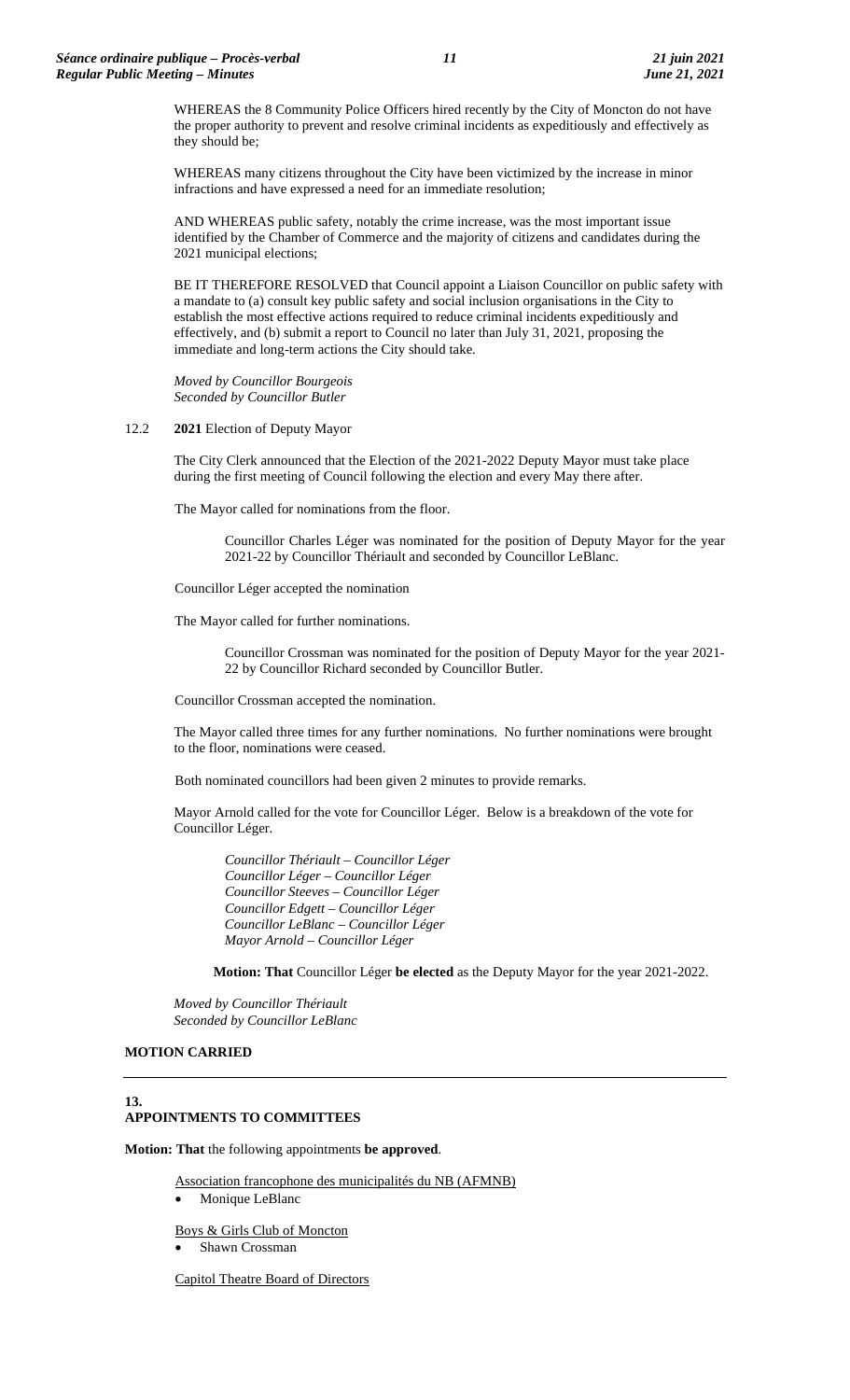Susan Edgett

Cities of New Brunswick Association (Executive Committee)

• Dawn Arnold

## City of Moncton Employees Pension Board

- Dawn Arnold
- Charles Léger
- Bryan Butler

## Codiac Regional Policing Authority

- \*Charles Léger (until Jan. 1, 2022)
- \*Monique LeBlanc (Jan. 1, 2022 -)

#### Croix Bleue Medavie Stadium Management Committee

Paul Richard

# Crossman Community Centre/Kay Arena Programs Committee

Shawn Crossman

# Development & Construction Permitting Advisory Committee

• Susan Edgett

#### Downtown Moncton Centre-ville Inc. - Board of Directors

Shawn Crossman

#### Enhancing Democracy Report Implementation Committee

- Daniel Bourgeois
- Susan Edgett
- Dave Steeves

#### Federation of Canadian Municipaliites – Standing Committee

• Dawn Arnold

#### Heritage Conservation Board

• Paulette Thériault

#### Internal Audit Committee

- Dawn Arnold
- Charles Léger
- Paulette Thériault

#### Moncton Market Complex Commission

• Bryan Butler

#### Seniors Advisory Committee

- Dave Steeves
- **Marty Kingston**

## Youth Advisory Committee

- Monique LeBlanc
- Dave Steeves
- Olivia Mowat (BMHS)
- Thomas He (BMHS)
- Matthew Dwyer (Moncton Christian Academy)
- Vaishnavi Parey (MHS)
- Mench Moraleta (MHS)
- Lauren Larche (L'Odyssée)

## Moncton Cultural Board

- Monique LeBlanc
- Paulette Thériault

### Moncton Industrial Development

- Dawn Arnold
- Susan Edgett
- Marty Kingston

#### Moncton Lions Community Centre Board

- Bryan Butler
- Paulette Thériault